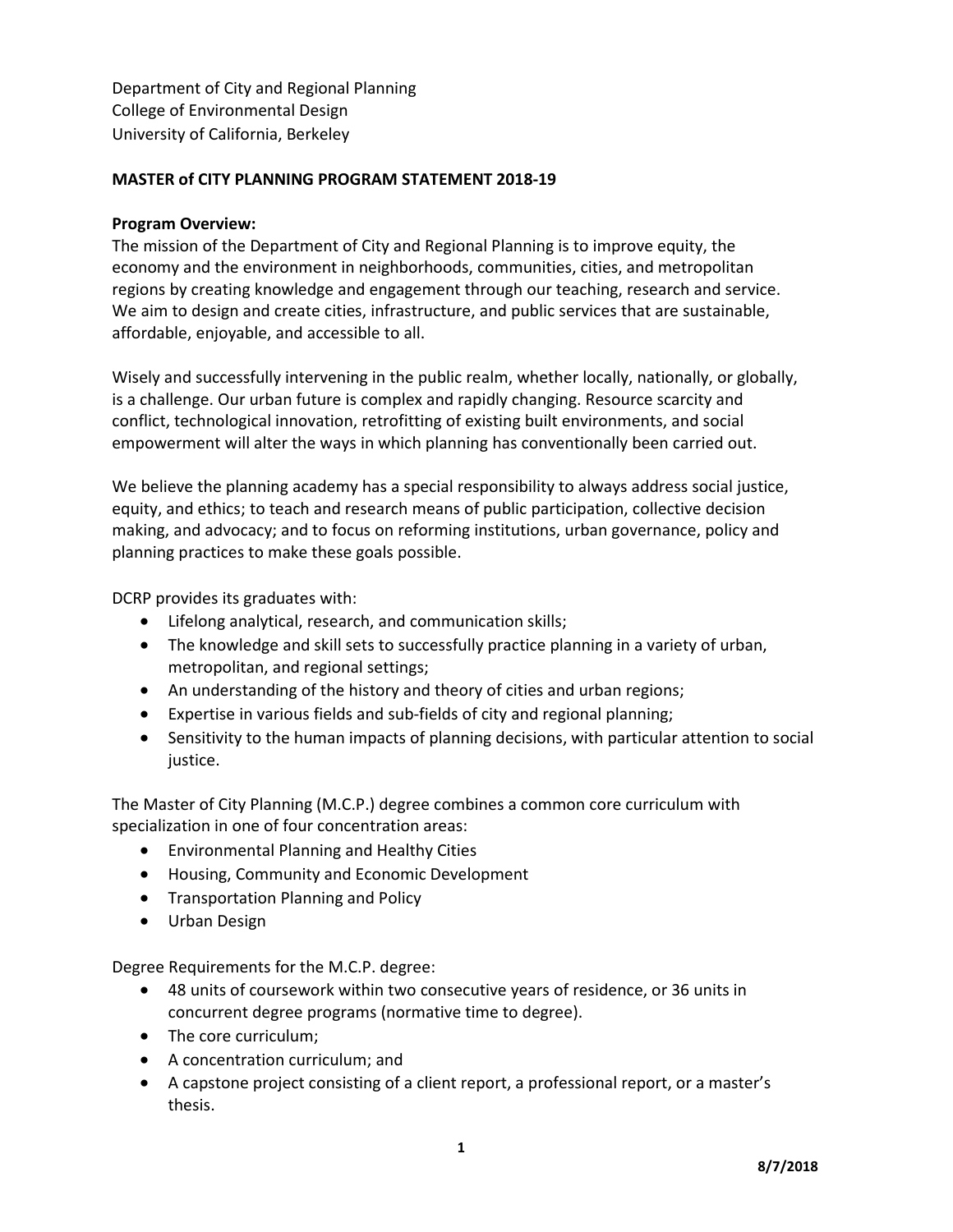### **Program Selection and Advising:**

Students plan their individual programs with the help of their assigned faculty advisors. Faculty advisors also guide students as they plan, develop, and write their Professional Report, Client Report or Thesis. First-year students should set up an initial meeting with their assigned advisors during the first or second week of classes. Students declare a concentration at the end of the first semester by completing a Concentration Declaration Form and submitting it to the Graduate Student Affairs Officer (GSAO). Advisors are chosen within the area of concentration.

### **Registration and Enrollment:**

Students are officially registered once they 1) have enrolled in at least one course, 2) have paid either full fees or at least 20 percent of assessed registration fees by the deadline set by the university, and 3) have no blocks on their registration. All DCRP graduate students are required to enroll in **a minimum of 12 units per semester** in order to meet the 48-unit to degree requirement in two years, and in order to maintain financial aid eligibility. **Students awaiting funding disbursed by the Department or the Graduate Division Fellowships Office will not receive payments until they are officially registered. Students with academic appointments at 25 percent time or greater will lose their fee remissions if they are not registered and enrolled by the deadline.**

Students register for courses during their assigned appointment period in **[CalCentral](https://calcentral.berkeley.edu/)**. The academic calendar and deadlines are on the Office of the Registrar's website at **[http://registrar.berkeley.edu/.](http://registrar.berkeley.edu/)** Semester course offering schedules are available at **[http://classes.berkeley.edu/.](http://classes.berkeley.edu/)**

# **Coursework and Grading:**

Core and concentration requirements must be taken for a letter grade. No more than one-third of total units may be taken on a satisfactory/unsatisfactory (S/U) basis. A maximum of six units of 299 independent study courses, and a combined total of three units of the 295 (Supervised Research; usually for employment as a GSR) and 297 (Supervised Field Work for internships) courses, may be applied towards the M.C.P. degree.

We strongly prefer that all students enroll in graduate level courses to meet the unit requirement. However, upper division undergraduate courses (course numbers 100-199) may be taken as electives. Undergraduate lower division courses (course numbers 0-99) do not count towards the degree or toward the 12-unit semester registration requirement. Students who take lower division undergraduate courses will have to increase their semester course load to make up the additional units.

# **Requests for Waivers and Substitutions:**

In rare instances students may be granted a waiver or substitution for a required course. The M.C.P. Program Committee reviews waiver and substitution requests. A petition including the appropriate **[form](http://ced.berkeley.edu/ced/students/graduate-advising/graduate-forms-documents/)** (obtained from the GSAO), course syllabus, and explanation is submitted to the Committee via the GSAO prior to the semester when the student is to take the course.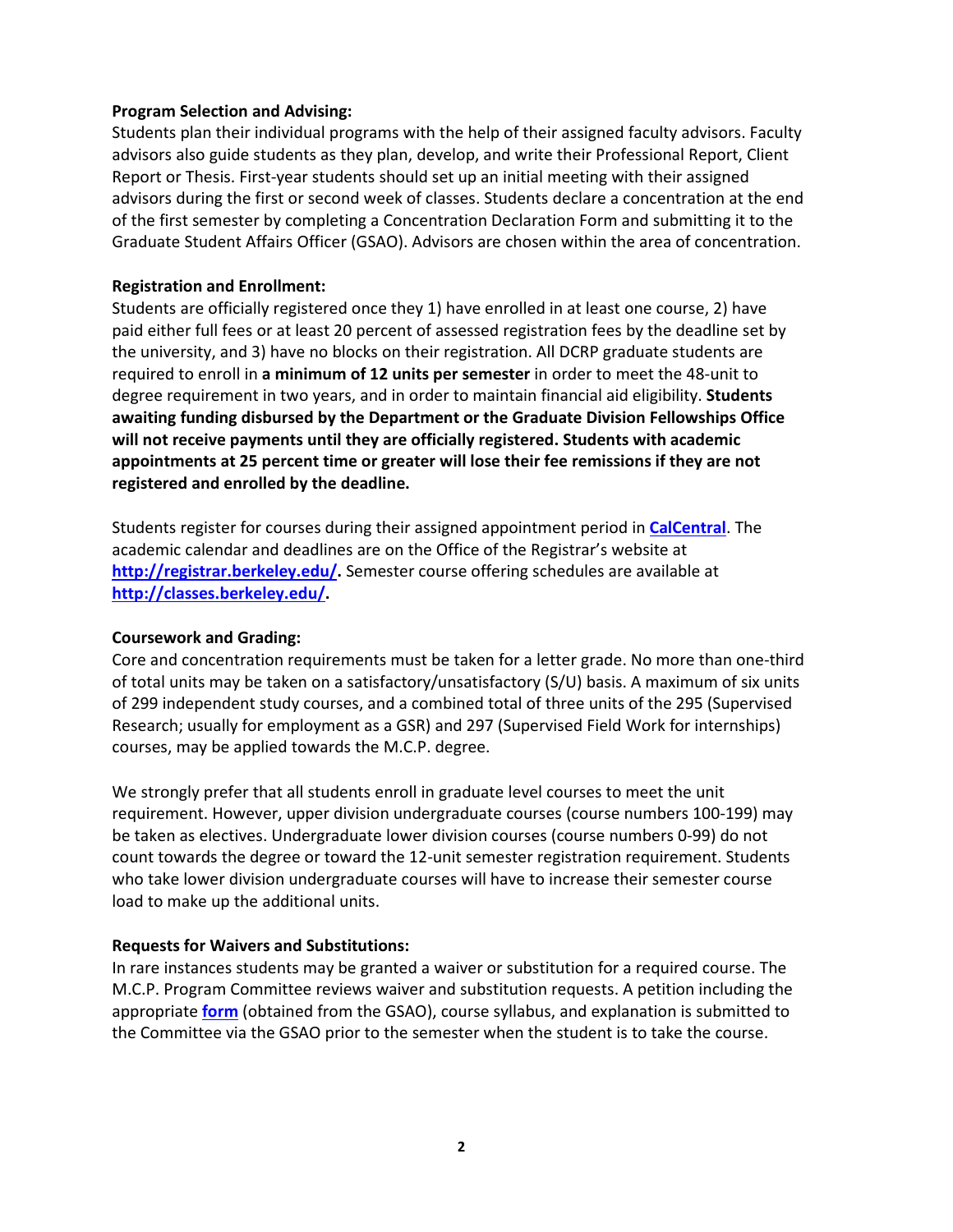Core courses are foundational building blocks for more advanced courses and should be completed in the first year of the program. Waivers are rare. Waiver requests must be submitted prior to the start of the semester in which the course is to be taken. No exceptions will be allowed. Waivers are not granted for CYPLAN 200, 201A, and 202. They are typically also not granted for the core requirement in urban economics, which is fulfilled by either CYPLAN 207 or CYPLAN 220.

Concentration courses build on the core and provide the student with expertise in an area of planning. Waivers are not granted, and substitutions are rarely granted for a course offered in a related major at UC Berkeley.

### **Internships:**

We recommend that students complete a three-month internship in a planning-related position, usually between their first and second years of study, unless exempted by previous work experience. Frequently, the work completed during a summer internship forms the basis for the Professional Report, Client Report or Thesis.

# **Advancing to Candidacy:**

Students advance to candidacy during their final semester of study. GSAOs will contact students at the end of the next-to-final semester of study with instructions to fill out and submit the M.C.P. Degree Checklist Form. This form is submitted to the GSAOs no later than the first week of study in the last semester, and reviewed with the GSAOs in a degree check meeting.

The M.C.P. Degree Checklist Form lists all courses and units taken for completion of the M.C.P. degree, for a minimum of 48 units (36 units for concurrent degree students). As noted above, no more than a maximum of six units of 299 independent study, and a combined total of three units of 295 and 297, may be applied towards the degree. **Lower division undergraduate courses (numbered 1-99) do not count towards the 48-unit M.C.P. requirement, nor does CYPLAN 375: Supervised Teaching in City and Regional Planning**. Two-thirds of all course work must be letter-graded. For letter-graded courses, only those graded C- or better will count toward the degree. For S/U courses, only those graded Satisfactory will count toward the degree.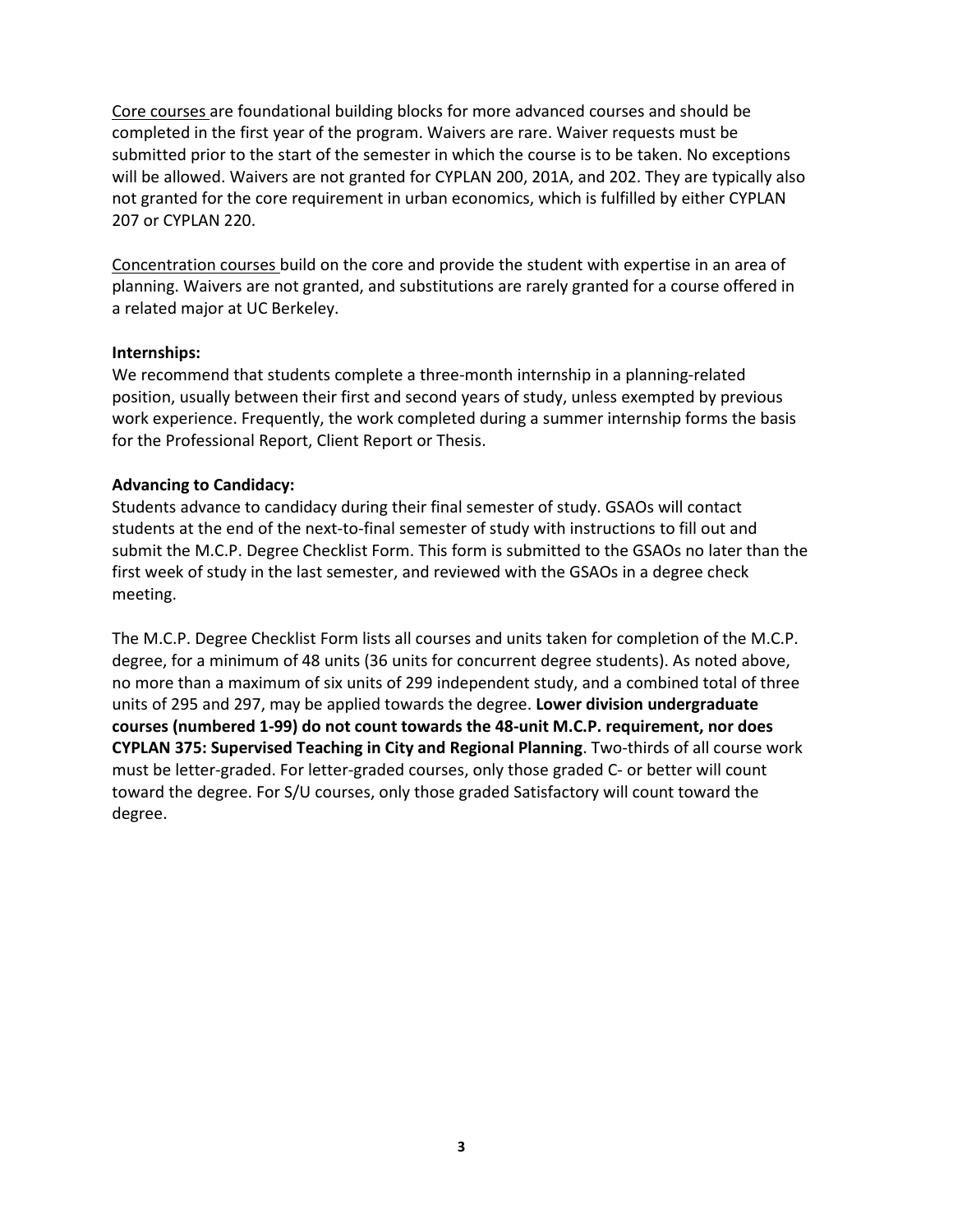### **MASTER of CITY PLANNING CURRICULUM**

For days/times offered, check **[http://classes.berkeley.edu/.](http://classes.berkeley.edu/)**

### **CORE CURRICULUM**

### **History and Theory Requirement**

The following course must be taken during the first semester: CYPLAN 200: History of City Planning (F, 3 units)

## **Skills and Methods Requirement**

The following courses must be taken during the first year: CYPLAN 201A: Planning Methods Gateway I (F, 4 units) CYPLAN 201B: Planning Methods Gateway II (Sp, 4 units)

### **Planning Practice Requirement**

The following course must be taken during the first year: CYPLAN 202: Practice Gateway: Introduction to Planning Practice (Sp, 3 units)

# **Planning Law Requirement – One course from the following:**

 CYPLAN 205: Introduction to Planning and Environmental Law (3 units, not offered AY 2018-19) CYPLAN C251: Urban Environmental Planning and Regulation (F18, not offered AY 19-20, 3 units) CYPLAN 252: Land Use Controls (F, 3 units)

### **Urban Economics Requirement – One course from the following:**

CYPLAN 207: Land and Housing Market Economics (Sp, 3 units) CYPLAN 220: The Urban and Regional Economy (F, 3 units)

#### **Studio Requirement – One course from the following:**

CYPLAN 208: Plan Preparation Studio (Sp, 5 units) CYPLAN 218: Transportation Planning Studio (F, 4 units) CYPLAN 228: Metropolitan and Regional Economic Development Studio (Sp, 4 units) CYPLAN 238: Development - Design Studio (Sp, 4 units) Note: CY PLAN 235 is a prerequisite. CYPLAN C243: Shaping the Public Realm (F, 5 units) Note: CY PLAN 208 is a prerequisite for students with no design background. CYPLAN 248: Advanced Studio: Urban Design/ Environmental Planning (Sp, 5 units) Note: CYPLAN 208 is a prerequisite for all students. CYPLAN 268: Community Development Studio/ Workshop (not offered AY 18-19, 4 units) CYPLAN 291: Special Projects Studio in Planning (Sp, 4 units) LDARCH 205: Environmental Planning Studio (Sp, 5 units; check with LAEP)

# **Professional Report/Client Report/Thesis Workshop**

CYPLAN 290A: PR/CR/Thesis Workshop (F, 1 unit, taken in the 2nd year of study)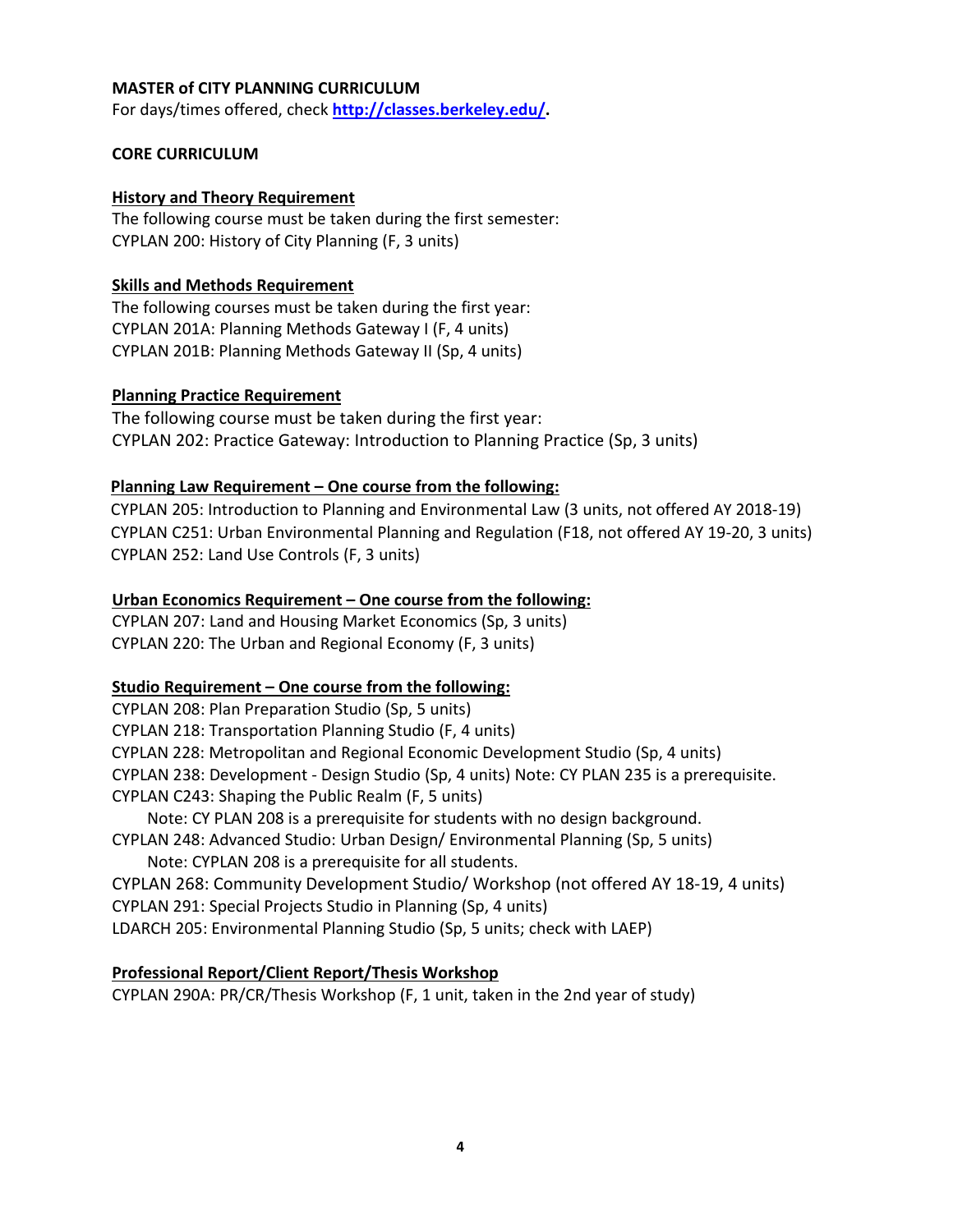### **CONCENTRATIONS**

Concentrations provide an opportunity for students to develop deeper knowledge and skills in a particular sub-area of planning. (Note: The same course may NOT be used to satisfy core and concentration requirements.)

### **Concentration in Environmental Planning and Healthy Cities**

Faculty Advisors: Charisma Acey, Jason Corburn, John Radke, Jennifer Wolch (on leave as Dean of CED)

The concentration in environmental planning and healthy cities is designed to give M.C.P. students the broad knowledge necessary to analyze pressing urban environmental and health challenges, such as climate change, natural resource depletion, access to basic services and infrastructure, as well as ecologic and human health risks. The concentration emphasizes the theory and practice behind the related ideas of urban sustainability, environmental risk and justice, political ecology and human health. Students will study urban and regional environmental and human health issues in a comparative perspective, with a focus on both US and international settings. The concentration introduces students to the relationships between natural, built and social environments in cities, as well as the local, regional and global impacts of urban ecosystems and the political institutions that aim to manage these environments. The emphasis on healthy cities engages in the practices of urban public health, recognizing that planners are increasingly required to analyze and act upon how the urban environment influences human well-being.

Joint degree programs with the Department of Landscape Architecture and Environmental Planning (M.C.P. & M.L.A.) and the School of Public Health (M.C.P. and Masters in Public Health, M.P.H.) are available for interested students. Prospective applicants must contact GSAO Clay Hall in advance of applying.

# Required Courses (choose two from this list):

CYPLAN C251: Urban Environmental Planning and Regulation (F18, 3 units)\* CYPLAN 254: Planning for Sustainable Communities (Sp, 3 units) CYPLAN C256: Healthy cities (F, 3 units)

\*May not be used towards Concentration requirement if taken to meet the core planning law requirement.

#### **Concentration in Housing, Community and Economic Development (HCED)**

Faculty Advisors: Teresa Caldeira, Carol Galante, Carolina Reid, Karen Chapple

The housing, community and economic development (HCED) concentration focuses on the equitable development of neighborhoods, cities and regions in the United States and internationally. This concentration is distinguished by its attention to issues of racial, social and economic justice within the built environment, often from the perspective of historically disinvested and segregated communities. Faculty in this concentration work on topics such as: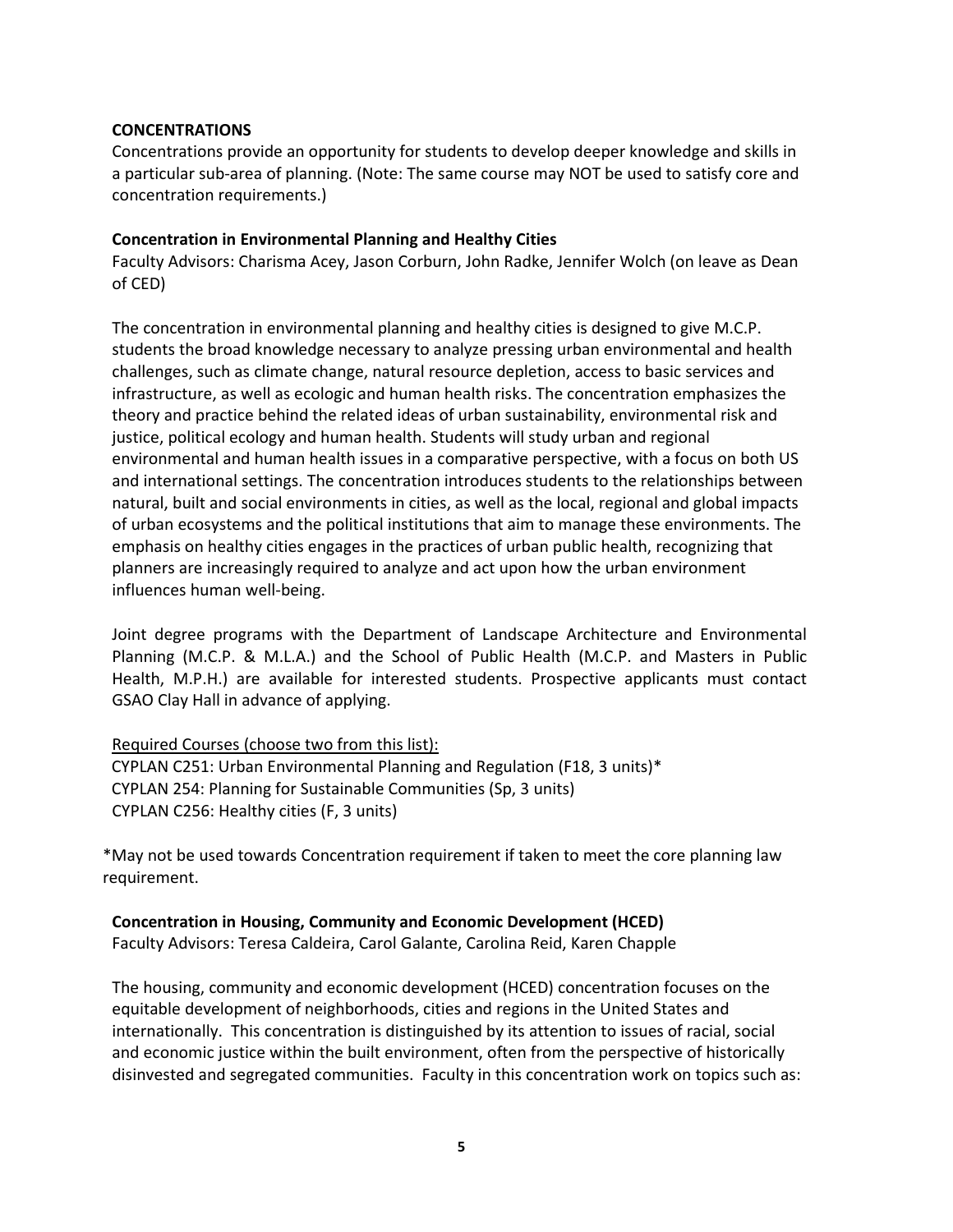- Planning for sustainability, including issues related to regional governance, affordable housing, and the linkages between land use and climate change
- Gentrification and displacement
- Housing and real estate development, including access to credit, the financing and construction of affordable housing, and housing policy
- Spatial segregation and social discrimination in both the United States and in the Global South
- Forms of political participation and resistance
- International development, including the provision of housing, water and sanitation in informal settlements
- Community development and community organizing, including programs and policies designed to remediate concentrated poverty and longstanding patterns of residential segregation

Faculty within the HCED concentration draw on multidisciplinary perspectives including research in anthropology, economic, history, and sociology, and incorporate both qualitative and quantitative methods in their research. Students in this concentration go on to work in a wide variety of roles in the public and private sectors. We encourage students to take classes in all three concentration subfields, since in practice they are closely intertwined.

Required courses (choose 2 from this list):

- CYPLAN 220: The Urban and Regional Economy (F, 3 units)\*
- CYPLAN 230: US Housing Planning and Policy (F, 3 units)
- CYPLAN 231: Housing in Developing Countries (Not offered in AY 18-19, 3 units)
- CYPLAN 235: Methods of Project Analysis (F, 3 units)
- CYPLAN 260: Theory, History, and Practice of Community Development (Sp, 3 units)
- CYPLAN C261: Citizen Involvement in the City Planning Process (F, 3 units)

 \*May not be used towards Concentration requirement if taken to meet the core economics requirement.

The following studios are recommended to fulfill the core studio requirement: CYPLAN 228: Research Workshop in Metropolitan Regional Planning (Sp, 4 units) CYPLAN 238: Development - Design Studio (Sp, 4 units) Note: CY PLAN 235 is a prerequisite. CYPLAN 268: Community Development Studio/ Workshop (not offered AY 18-19, 4 units)

Students in the HCED concentration are also encouraged to take electives in other departments that cover housing, community, and economic development topics such as:

- Business Administration 280: Real Estate Investment and Market Analysis
- Public Health 204D: Community Organization and Building for Health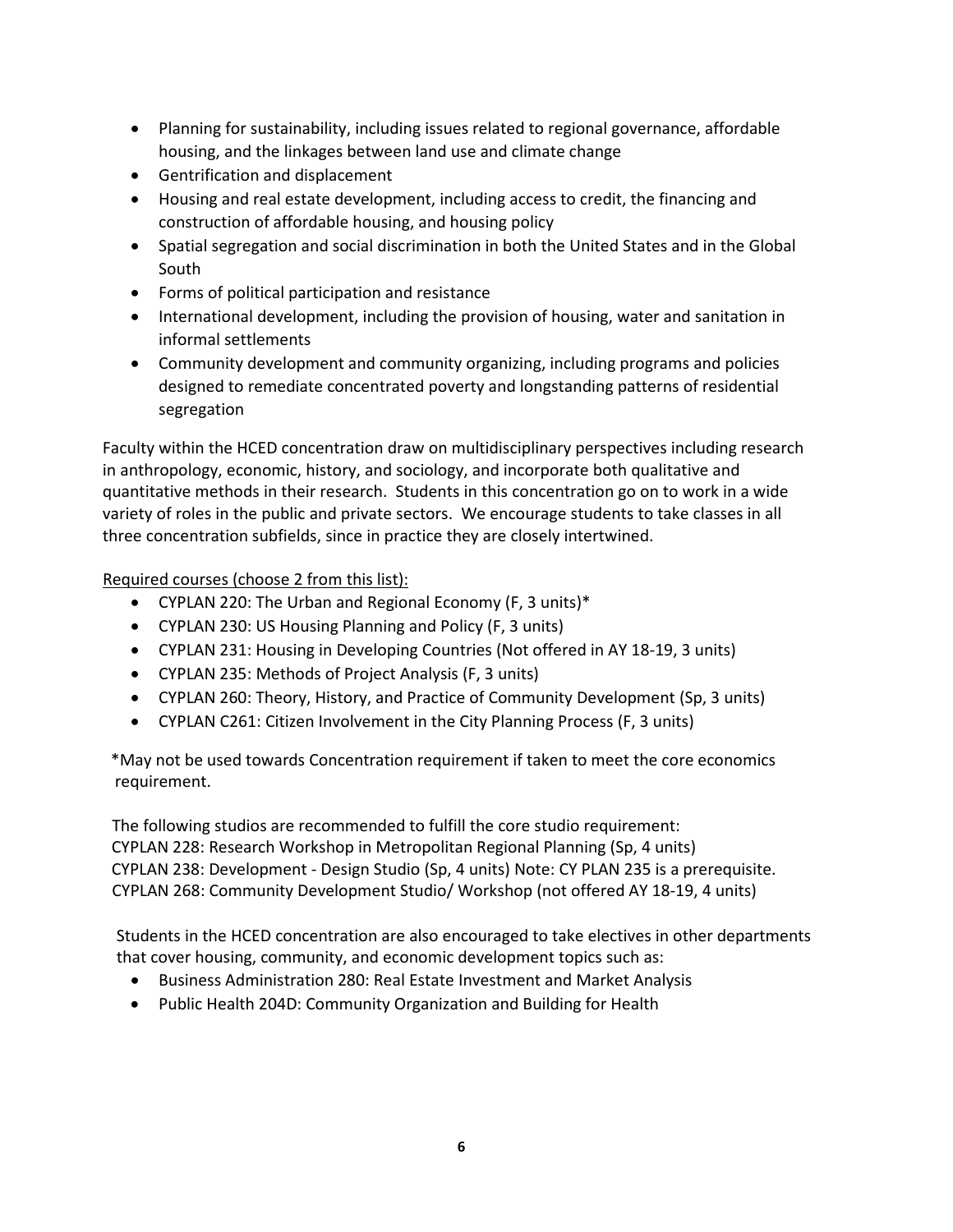#### **Concentration in Transportation Planning**

Faculty Advisors: Daniel Chatman, Karen Frick, Daniel Rodriguez, Paul Waddell

The transportation planning concentration focuses on planning for urban transportation and land use systems, and interactions of transportation and land use with the built, natural, and social environments. In presenting the social, economic, and environmental implications of transportation and land use plans and policies, and promoting economic efficiency, green transport, resource conservation, and environmental protection, the courses in the concentration are focused around themes of equity, environmental justice, and social welfare. We emphasize the planning and policy challenges encountered by attempting to increase the use of environmentally sustainable travel modes such as walking, cycling and public transit, and the creation of environmentally sustainable land use patterns such as compact growth and transit-oriented development. Topics covered in the core courses include the impacts of transit and highways on urban form and economic development; the impacts of urban form, transitoriented development and new urbanism on travel behavior; governance, finance, and implementation challenges in making sustainable transport investments; the importance of highway and transit finance, municipal finance, and development finance; the promises and pitfalls of innovative sustainability solutions such as congestion pricing, parking pricing, and master development plans; streets and pedestrian- oriented designs; transportation and land use planning in the developing world; and comparative international transportation and land use policies.

As concerns heighten over regional mobility, air quality, global climate change, energy, and equality of access, it is increasingly important that transportation and land use planners apply a multi-disciplinary approach to the field. Accordingly, students in the concentration are encouraged to augment the department's transportation course offerings by designing a study program, in consultation with their advisor that involves course work in other fields and departments.

Students in the transportation planning concentration may seek to pursue the concurrent degree program in transportation planning and engineering. This option confers both the M.C.P. and the M.S. upon students who complete 60 units of course work, normally over five semesters. For further information about concurrent M.C.P./M.S. degree requirements, contact Professor Dan Chatman a[t dgc@berkeley.edu.](mailto:dgc@berkeley.edu)

#### Required Courses:

CYPLAN C213/CIV ENG C290U: Transportation and Land Use Planning (Sp, 3 units) CYPLAN C217/CIV ENG C250: Transportation Policy and Planning (F, 3 units)

The following studios are highly recommended to fulfill the studio requirement: CYPLAN 208: Plan Preparation Studio (Sp, 5 units) CYPLAN 218: Transportation Planning Studio (F, 4 units)

#### Recommended Electives:

CYPLAN 205: Introduction to Planning and Environmental Law (not offered AY 18-19, 3 units)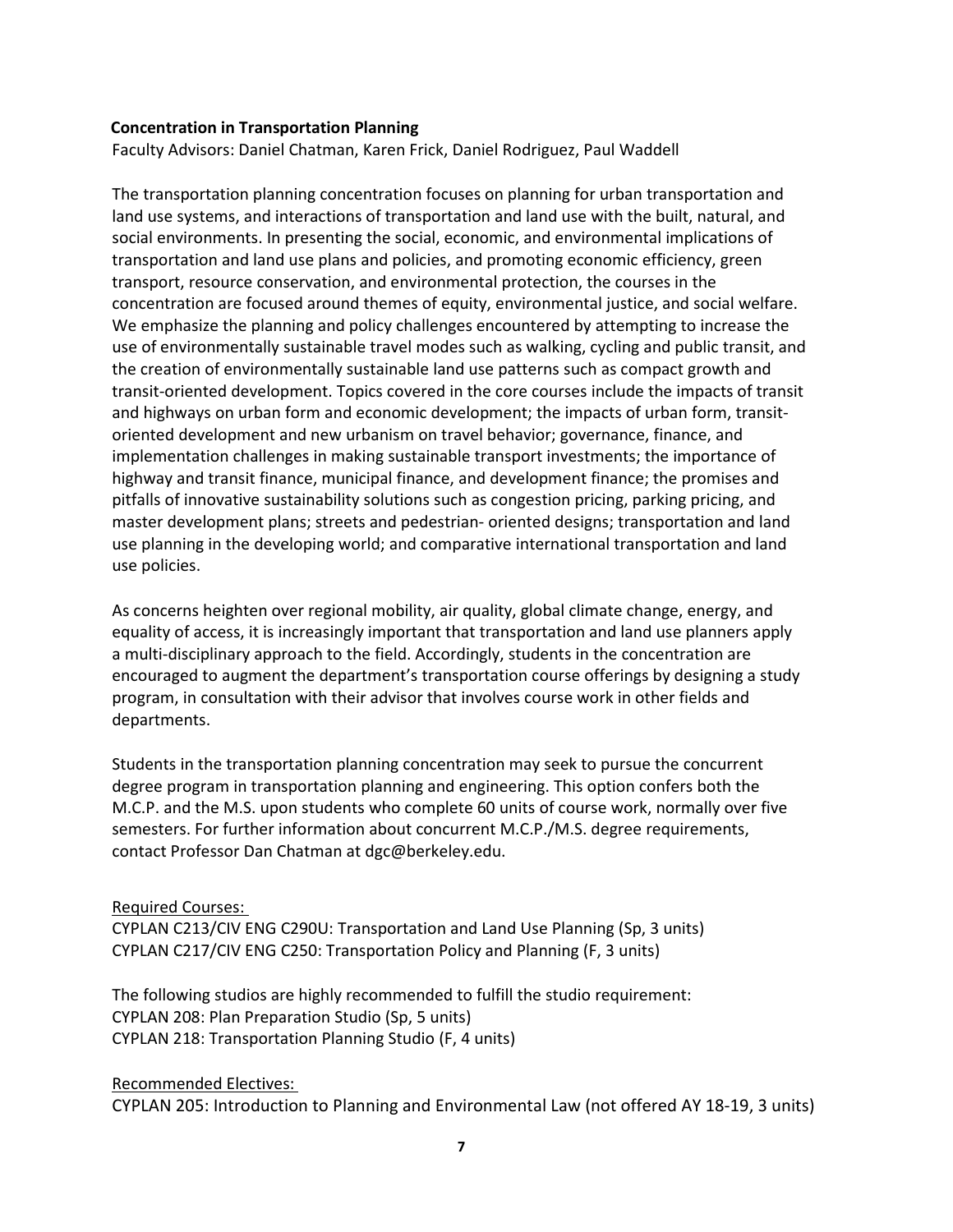CYPLAN 216: Active Transportation (not offered AY 18-19, 3 units) CYPLAN 252: Land Use Controls (F, 3 units) CYPLAN 254: Sustainable Communities (Sp, 3 units)

#### **Concentration in Urban Design**

Faculty Advisors: Karen Frick, Elizabeth Macdonald

Urban designers are concerned with how communities look, how they feel, and how they work for the people who use them. The urban design concentration is structured to give M.C.P. students the knowledge necessary to design urban built form in relation to social, environmental and economic concerns. "Design" is a key, operative word: urban designers design urban physical environments both directly through the design of actual projects and indirectly through plans. Work ranges in scale from small public spaces and streets to neighborhoods, citywide systems, and whole regions. The emphasis is typically on the public realm of cities, with central concerns being livability, identity, place-making, and the quality of everyday life. The concentration is equally concerned with conceptions of the "urban" and it draws on approaches from the disciplines of city planning, architecture, landscape architecture, as well as theories and methods from the social sciences with the intent of analyzing the urban condition and designing the urban realm. The studio experience is central to the urban design concentration. Working in teams and individually, students explore planning and design possibilities for urban places and learn to articulate and present their ideas in graphic form. Learning from local and global contexts, and how cities have been designed in the past, students envision possibilities for the future. Graduates in urban design work for public agencies largely at the local government level but also for government institutions at larger scales whose responsibilities include design issues. They work as well with private architectural, landscape, city planning, and community development firms whose clients are both public and private.

Students concentrating in urban design often have some design background, typically in architecture, landscape architecture, environmental design, or urban planning with a design emphasis, but a design background is not required.

A three- or four-year joint degree program in urban design is available with the Department of Landscape Architecture and Environmental Planning, where students receive both the M.C.P. and the M.L.A. degree. A joint degree is also available with the Department of Architecture, where students receive both M.C.P. and M.Arch degrees.

# Required Courses:

Choose two from this list: CY PLAN C240: Theories of Urban Form and Design (F, 3 units) CY PLAN C241: Research Methods in Environmental Design (F, 4 units) CY PLAN C249: Urban Design in Planning (Sp, 3 units)

The following studio is also required, and satisfies the core studio requirement: CY PLAN 248: Advanced Studio: Urban Design/ Environmental Planning (Sp, 5 units) Note: CY PLAN CP208: Plan Preparation Studio (Sp, 5 units) is a prerequisite for students with no design background.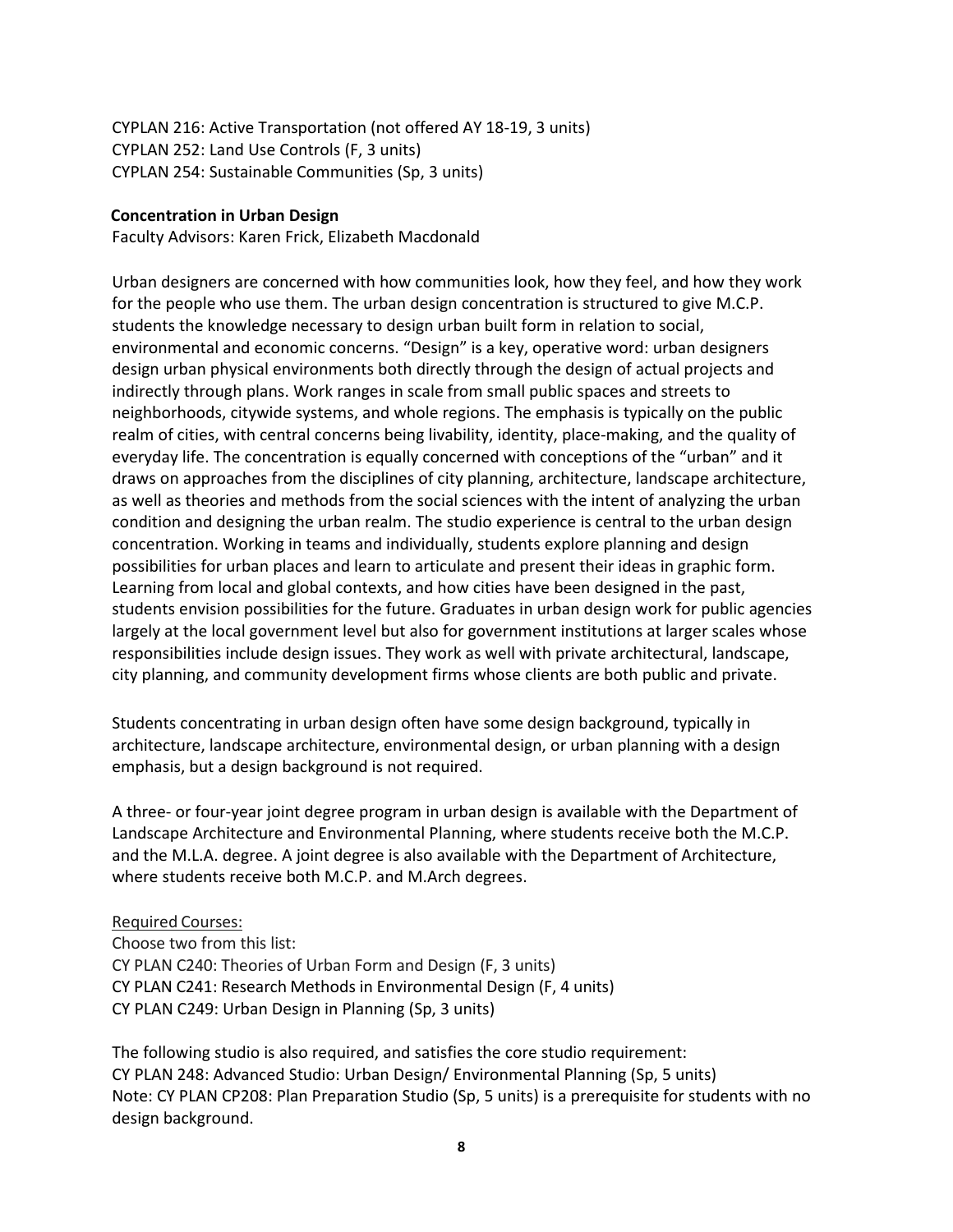### Recommended Electives:

*Design Practice, Design Methods and Additional Urban Design Studios:*  CYPLAN C240: Theories of Urban Form and Design (F, 3 units) CY PLAN C241: Research Methods in Environmental Design (F, 4 units) CYPLAN C243: Shaping the Public Realm (F, 5 units) CYPLAN 255: Urban Informatics and Visualization (F, 3 units) ARCH 201: Case Studies in Architectural Design – when the studio has an urban design focus (5 units –check with Architecture Department) ED 201: Urban Places Advanced Studio (F, 5 units) ED 251: Discourses in Urban Design (F, 1 unit)

*Natural Factors:*

LDARCH 222: Hydrology for Planners (3 units – check with LAEP Department) LDARCH 225: Urban Forest Planning and Management (3 units– check with LAEP Department)

*Law and Land Use:*

CYPLAN 205: Introduction to Planning and Environmental Law (not offered AY 18-19, 3 units) CYPLAN 252: Land Use Controls (F, 3 units)

# **Self-Defined Concentration**

Students are strongly encouraged to complete one of the defined M.C.P. concentrations. Selfdefined concentrations that are not substantively focused on city and regional planning topics and related fields of study will not be approved. To develop a defined concentration, select one of the existing concentrations and select courses to develop a concentration with crosscutting expertise.

# Requirements:

Students who develop a self-defined concentration must satisfy the M.C.P. common core curriculum and identify a willing faculty advisor who can provide substantive guidance. The self-defined concentration must include three courses, including a studio, which ordinarily should be drawn from DCRP courses. However, one course may be drawn from another department if its inclusion in the concentration is justified. If a non-DCRP course is proposed, the student must supply a syllabus, and explain what compelling substantive material the course provides that DCRP courses cannot fulfill, and why the course can't be taken as an elective.

# Procedures:

Approach the faculty advisor to discuss. Prepare a one- to two-page proposal, including a justification and an explanation about how the concentration has been conceptualized and its content. Fill out a Self-Defined Concentration Declaration form. If a non-DCRP course is proposed, the syllabus and explanation (see above) must be included as a separate attachment. Submit these materials to the faculty advisor.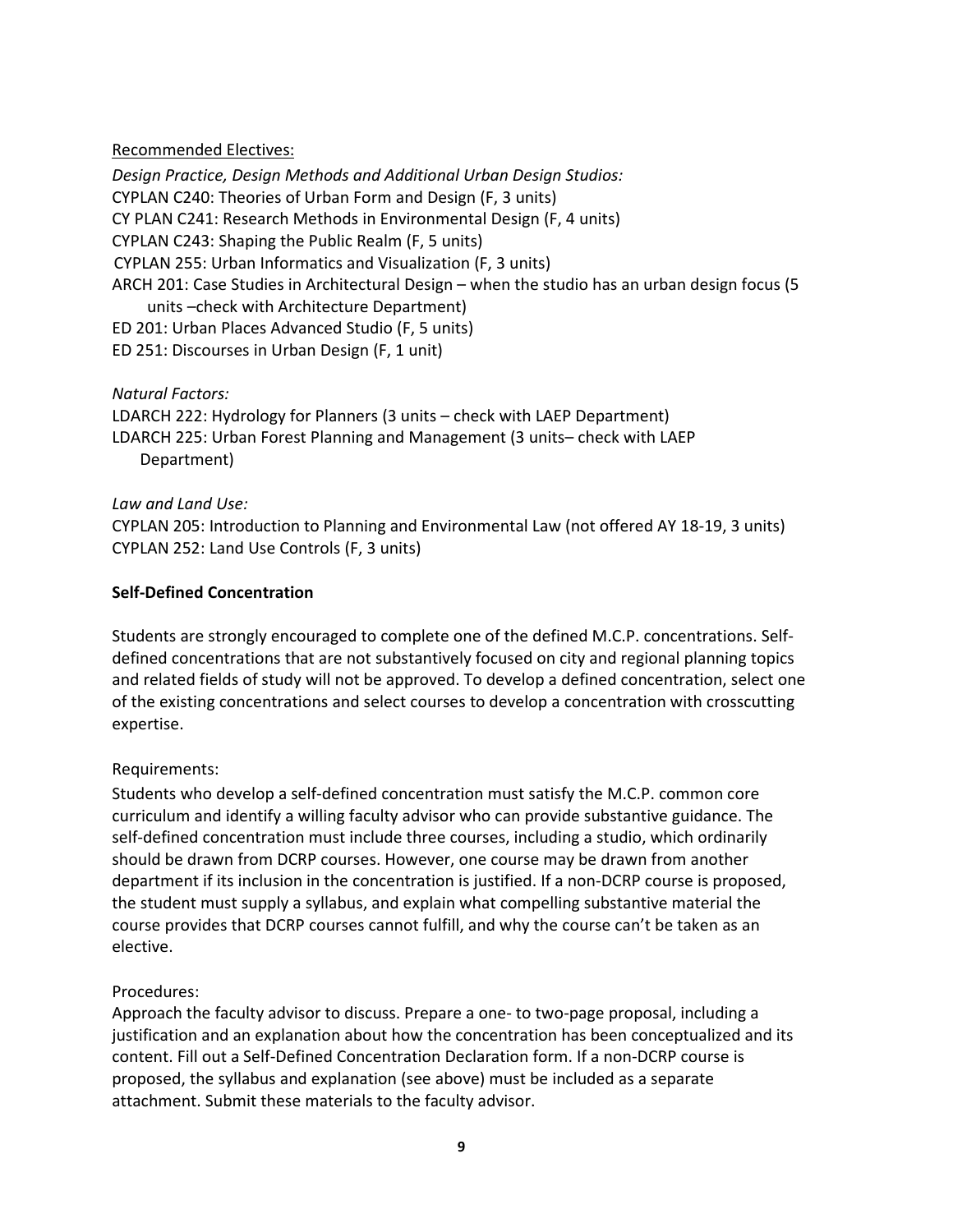The student's faculty advisor must review the proposal and indicate approval by signing the form. After approval by the advisor, submit the packet to the GSAO. All submissions must be submitted to the GSAO two weeks before the deadline to declare a concentration, at the end of the first semester of study. The M.C.P. Program Committee will review the proposal and inform the student of its decision.

#### **THE COMPREHENSIVE EXAM: FINAL DEGREE REQUIREMENT**

To fulfill the comprehensive exam requirement, M.C.P. students must complete a Professional Report (PR), Client Report (CR) or Thesis, typically during the final year of their course work. A maximum of three credits of CYPLAN 299 may be taken for writing a PR or CR, or a maximum of four credits for writing a Thesis. Students are required to enroll in the PR/CR/Thesis Workshop Course during the second or third semester of the M.C.P. program.

#### **Comprehensive Exam (Plan II): Client Report (CR)**

The Client Report (CR) is undertaken for an outside client or agency and aims to satisfy the needs of the focus institution. It provides an opportunity for students to study a real-world planning issue in diagnosing a problem situation, selecting appropriate analytic methods, evaluating alternative approaches, and recommending an approach or solution. The CR is carried out in a manner demonstrating high professional judgment and competence, and at a length of 40 to 50 pages, it reflects the scope and depth of a comprehensive research project worthy of postgraduate distinction.

The CR is written under the supervision of a three-person committee nominated by the student. This committee typically includes two members of the DCRP faculty and a third member from outside the University, usually the client to which the report is directed. Only ladder-rank faculty (Professor, Associate Professor or Assistant Professor) or Adjunct Professors can serve on CR committees. Final CRs are submitted to the GSAO and will be catalogued in the College of Environmental Design Library.

#### **Comprehensive Exam (Plan II): The Professional Research Report (PR)**

The Professional Research Report (PR) is undertaken for an outside client or for a real-world policy or planning problem. Each summer, the department solicits a list of researchable questions from a wide variety of planning, policy and research agencies, firms, and non-profit organizations. Alternately, interested students may solicit outside clients or propose specific planning policy or implementation research questions themselves.

PR clients, unlike CR clients, will not provide day-to-day input or management, nor specify the report format. In fact, a client's direct involvement is not required at all for a PR though it is appropriate to have a client in mind. The specific research methodology and report format is developed with the assistance of a two-person DCRP faculty committee nominated by the student, consisting of a primary and secondary advisor. Only ladder-rank faculty (Professor, Associate Professor or Assistant Professor) or Adjunct Professors can serve on PR committees. Completion of the Professional Report requires the signatures of the primary and secondary advisors.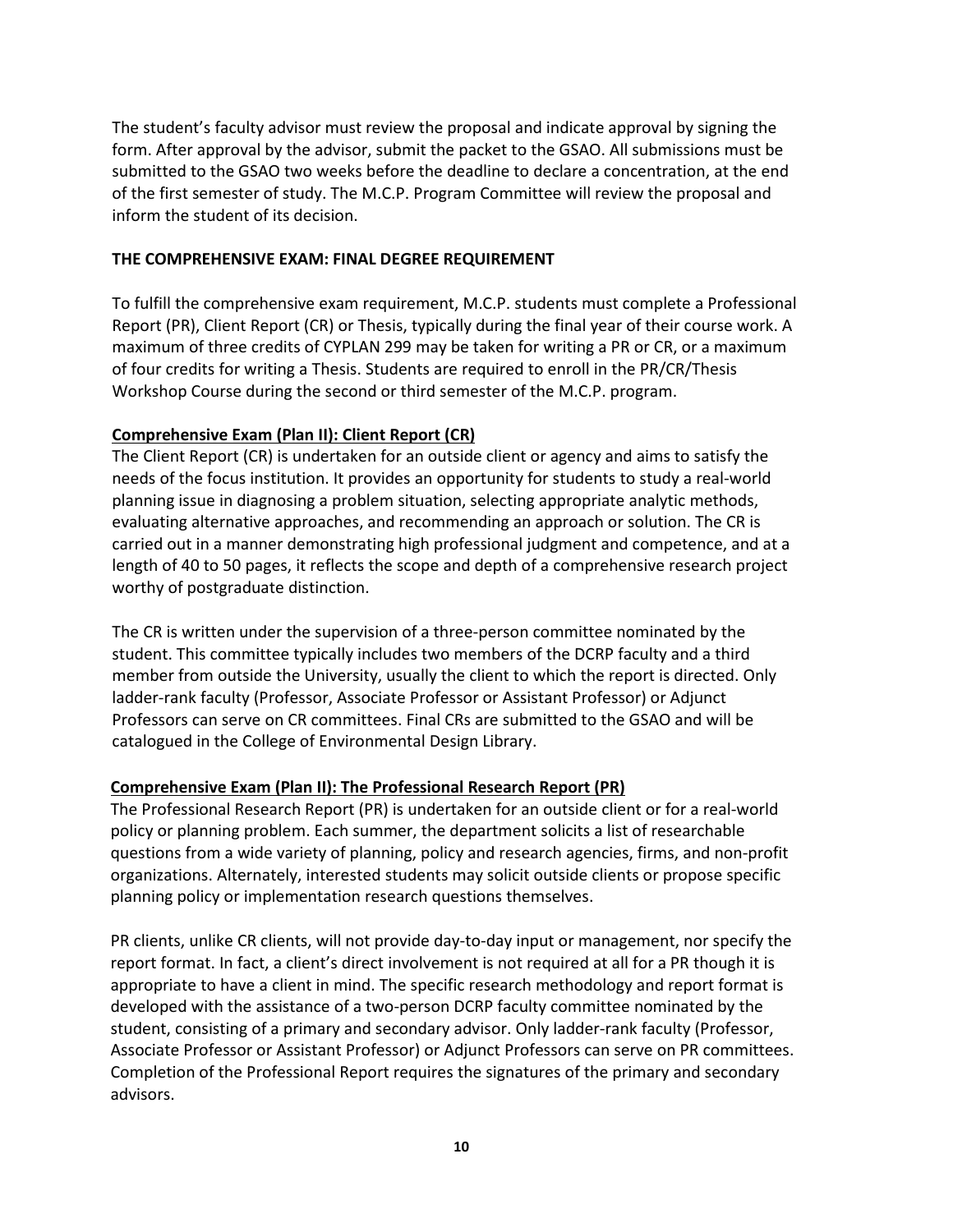In comparison to the CR, the Professional Report generally focuses more on study design and interpreting findings versus real-world implementation and satisfying the needs and wants of a client. Final PRs are submitted to the Graduate Student Affairs Officer and will be catalogued in the College of Environmental Design Library.

#### **Master's Thesis (Plan I)**

The Thesis is an alternative to the Professional or Client Reports. It is most appropriate for students actively involved in academic research projects, and must conform to proper scholarly conventions. The student must pose an original research question, and develop and carry out an appropriate research design. A thesis will typically be longer than a PR and will be less constrained by the specific context of the planning problem.

Thesis committees are composed of three ladder-rank faculty members, two of whom must be from DCRP (including the thesis committee chair). The third committee member must be a faculty member in another department. Theses are filed with the **[Graduate Degrees](http://www.grad.berkeley.edu/policies/degree_filing_deadlines.shtml) [Office](http://www.grad.berkeley.edu/policies/degree_filing_deadlines.shtml)** by the deadlines posted on their website. The Thesis must also satisfy style guidelines set by the **[Graduate Division](http://www.grad.berkeley.edu/policies/pdf/disguide.pdf)**.

Students who are using human subjects in their research must complete the "Course in the Protection of Human Subjects" (referred to as the CITI course) available online: **[https://about.citiprogram.org](https://about.citiprogram.org/)** and print out the certificate of completion, prior to the start of their research. This certificate must be submitted with the advancement form. Additional Information regarding Client Reports and Professional Reports

#### Group Projects:

The Graduate Council has stated that joint or group work is not acceptable as the basis for awarding graduate degrees. Students may collaborate on research projects under the traditional supervision of a faculty guidance committee. However, each student must write a thesis or Master's Project report that represents a cohesive presentation of the research conducted and that is capable of standing independently from the project. Each student's work must be evaluated individually.

# Human Research Protection:

The Committee for Protection of Human Subjects (CPHS) serves as the institutional review board (IRB) at UC Berkeley. The IRB must review and approve the use of human subjects in research. The process is designed to ensure that the rights and welfare of human subjects are protected throughout their participation in research projects. UC Berkeley operates within the regulations and guidelines set forth by federal authorities, primarily the Office for Human Research Protections and the Food and Drug Administration, as well as other bodies. The **[Office for the Protection of Human Subjects \(OPHS\)](http://cphs.berkeley.edu/)** provides operational and staffing support to the CPHS and administers all human subjects research performed on behalf of UC Berkeley.

In general, PRs and CRs do not require CPHS/OPHS review because they are not considered generalizable research. However, any student wishing to publish their results is required to go through CPHS/OPHS review. Theses usually do require CPHS/OPHS review. To determine if